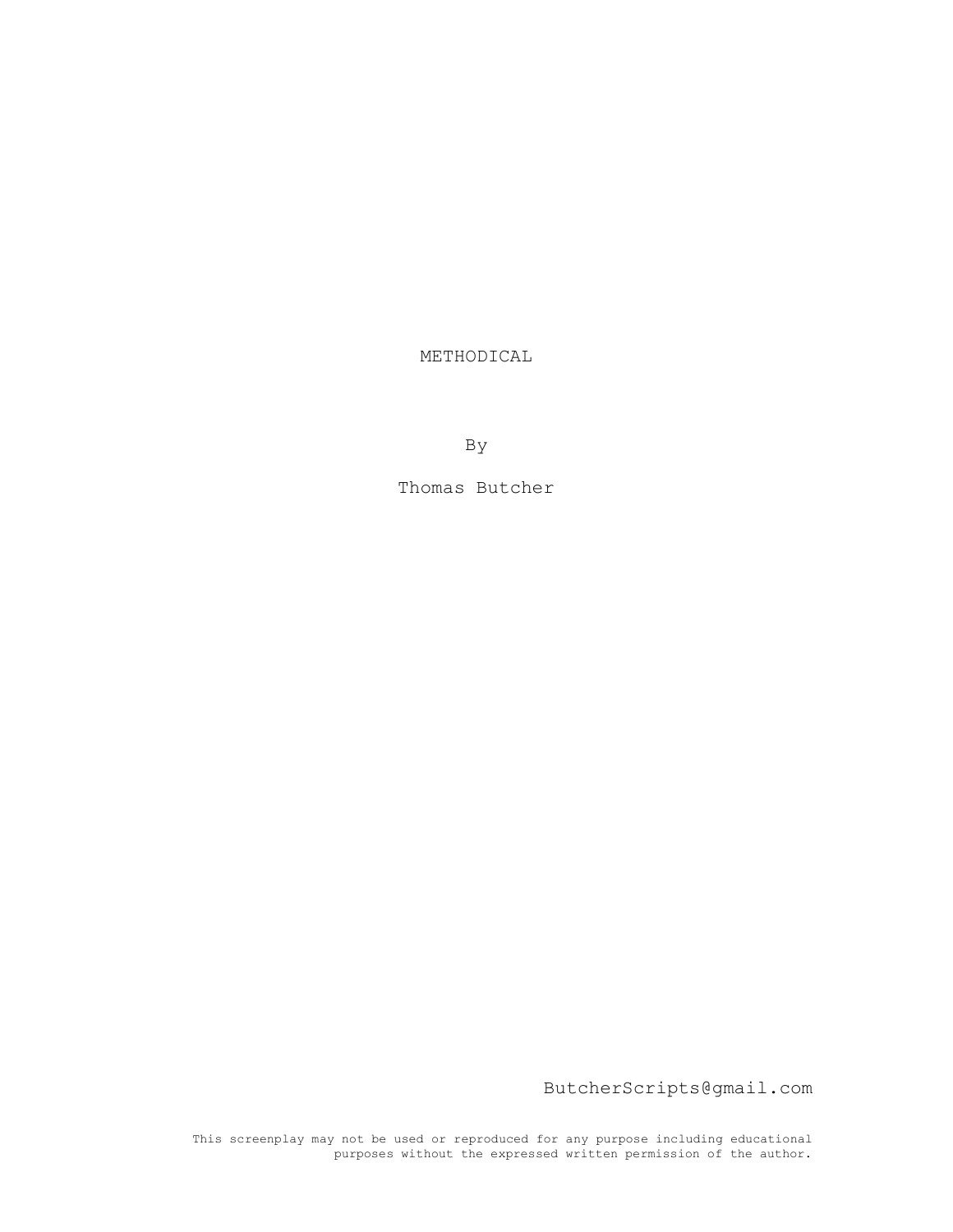CARL (28) is seated at a table, sipping his coffee. GREG (28) walks in and sits across from Carl.

GREG

Hi Carl.

CARL

Hey Greg!

Greg finishes typing on his phone and then finally makes eye contact.

> GREG What's up?

CARL Well you know, not much ever changes with me. How long has it been anyway?

GREG Listen Carl, I know I don't see you much anymore but I really don't have a lot of time. I have to be back on set in half an hour.

Greg turns out to look for a waitress.

GREG (CONT'D) Can someone get me some coffee?

Greg continues typing on his phone, Carl tries to stay positive. Greg looks up.

> GREG (CONT'D) What is it?

CARL I have someone I want you to meet.

Greg stares back at Carl. He impatiently motions for him to continue.

> CARL (CONT'D) He's a really great actor…

GREG Ah geez.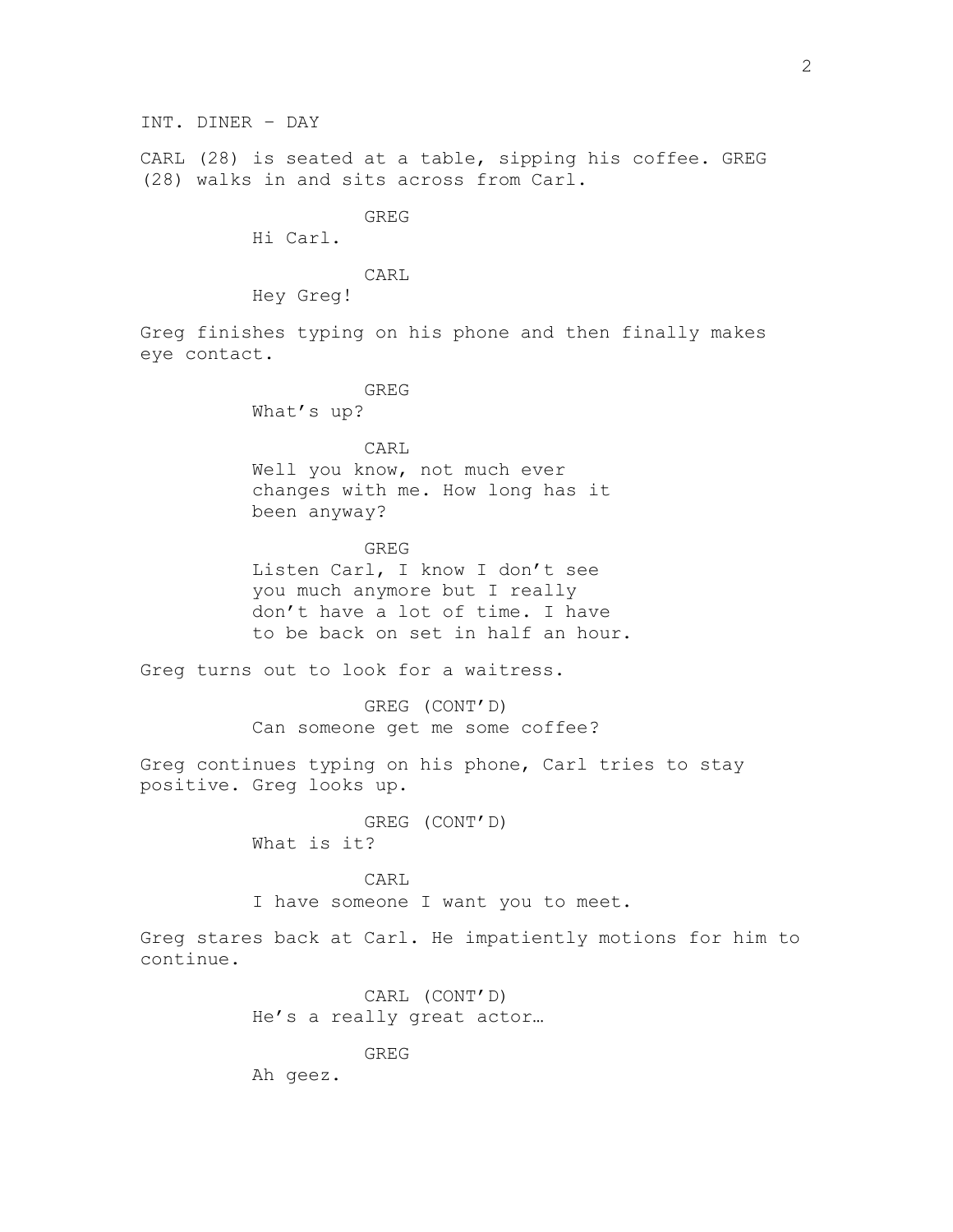CARL …and I think he's the perfect fit for your film. GREG Carl. Why? Why? Is this a stranger you met in your acting class? CARL Greg-GREG No listen. I know it's hard for you. You know I like you both as a friend and as an actor. CARL Greg please-GREG Uh uh, you're listening right now. I've tried to cast you in many shorts over the years, but the director never wants you. CARL The director who's also your girlfriend. Greg pauses for a moment. GREG Fiancé. CARL What? GREG You heard me Carl, we're getting married. Producer and director, husband and wife, just like Nolan and Thomas. Now Carl, I can understand you asking for work, and I'm sure one day I could convince Melissa to cast you. But why are you sticking your neck out for some other guy?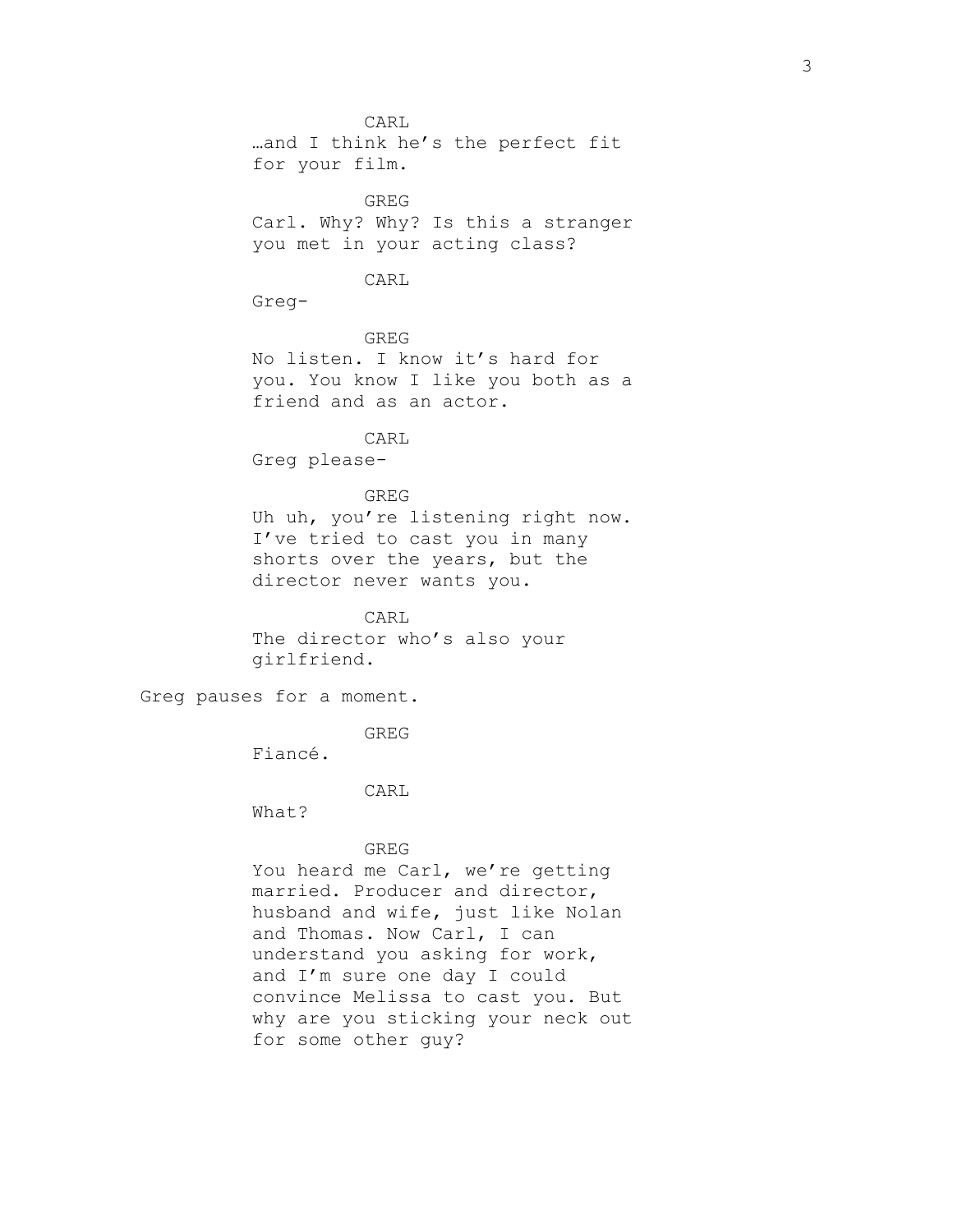CARL Ok, this is part of what I wanted to tell you today. I've decided that instead of being the talent, I'm going to represent the talent. Greg stares at Carl. CARL (CONT'D) I'm gonna be an agent. Greg turns back out looking for a waitress. GREG Coffee? Anyone? Fresh covfefe? CARL I'm going to start bringing in all sorts of talent for you. GREG Carl, I've gotta get back to the set. I wish you all the best but I've gotta get outta here. CARL Wait! He's here. I see him walking up to the diner now. Carl stands up. CARL (CONT'D) Ok, I know you've gotta go but please just give me a couple more minutes. Greg pauses and then sighs and reluctantly nods his head. CARL (CONT'D) Awesome! I'm gonna go walk him in, I'll be right back! Carl runs out, the bell rings as he opens the door to exit. Greg puts his head in his hands and rubs his face. The bell rings again. CARL (O.S.) Greg.

Greg looks up at the pair standing beside the table. Carl puts his arms up to present his friend as he says…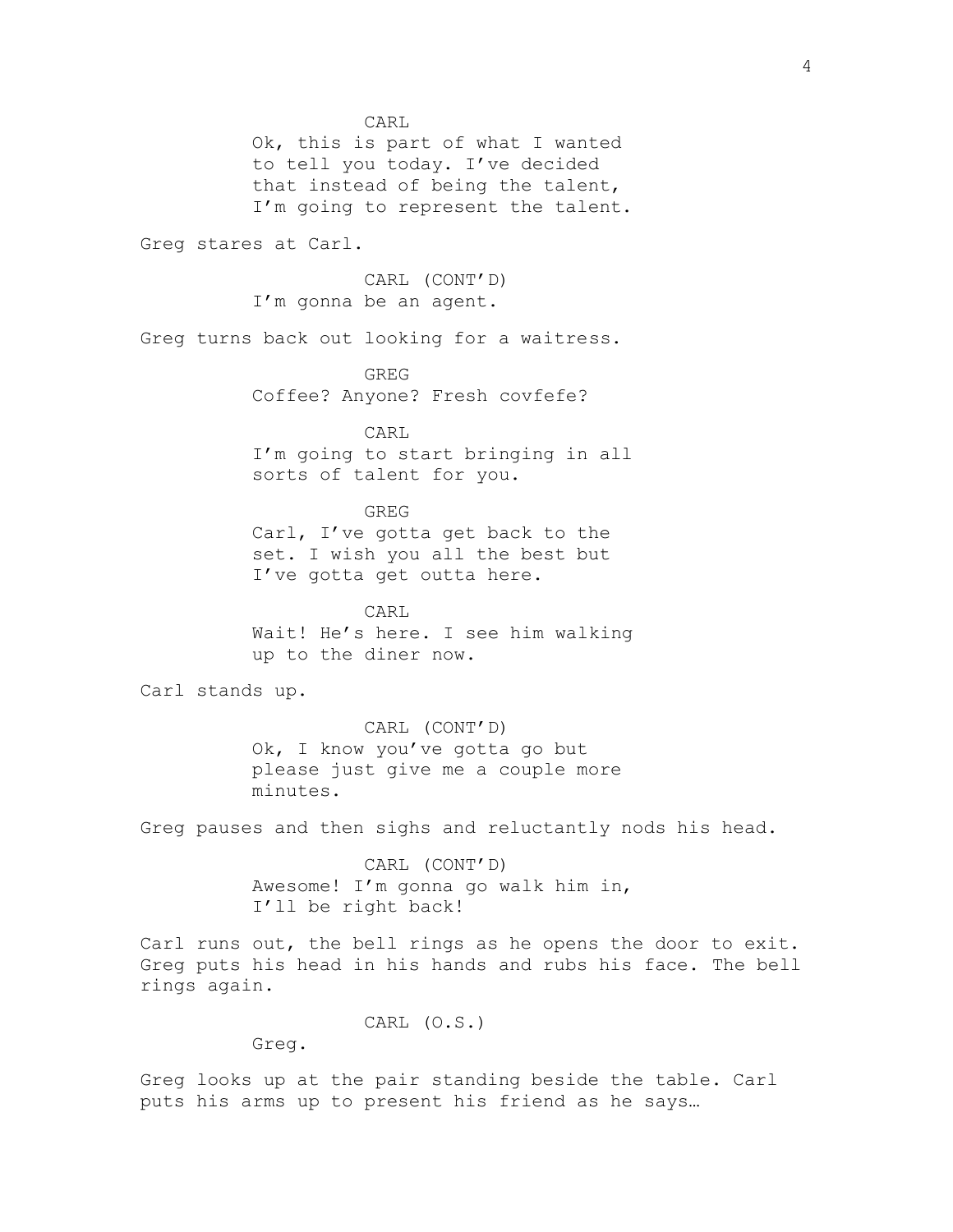JOHNNY (30) is dressed in ragged clothes, has messy black hair, and is wearing heavy effects makeup that makes him look like a rotting zombie.

Greg stares up at Johnny, speechless. He turns to look at Carl.

> GREG Carl…what is happening?

Carl sits back down, followed by Johnny. Carl with a big smile says…

> CARL He's a method actor! I let him read the script for the horror film you wanna make. He's been like this all week.

Johnny stares threateningly at Greg.

GREG So, he's in character right now?

CARL

Yes!

GREG As a psychopathic zombie that can read minds.

CARL And smell fear! You wrote that, great stuff.

GREG Carl, this is a crazy person.

CARL Now now, give him a chance. Go ahead and ask him some questions.

GREG Oh boy, ahhh…hi Johnny.

Johnny continues to stare back.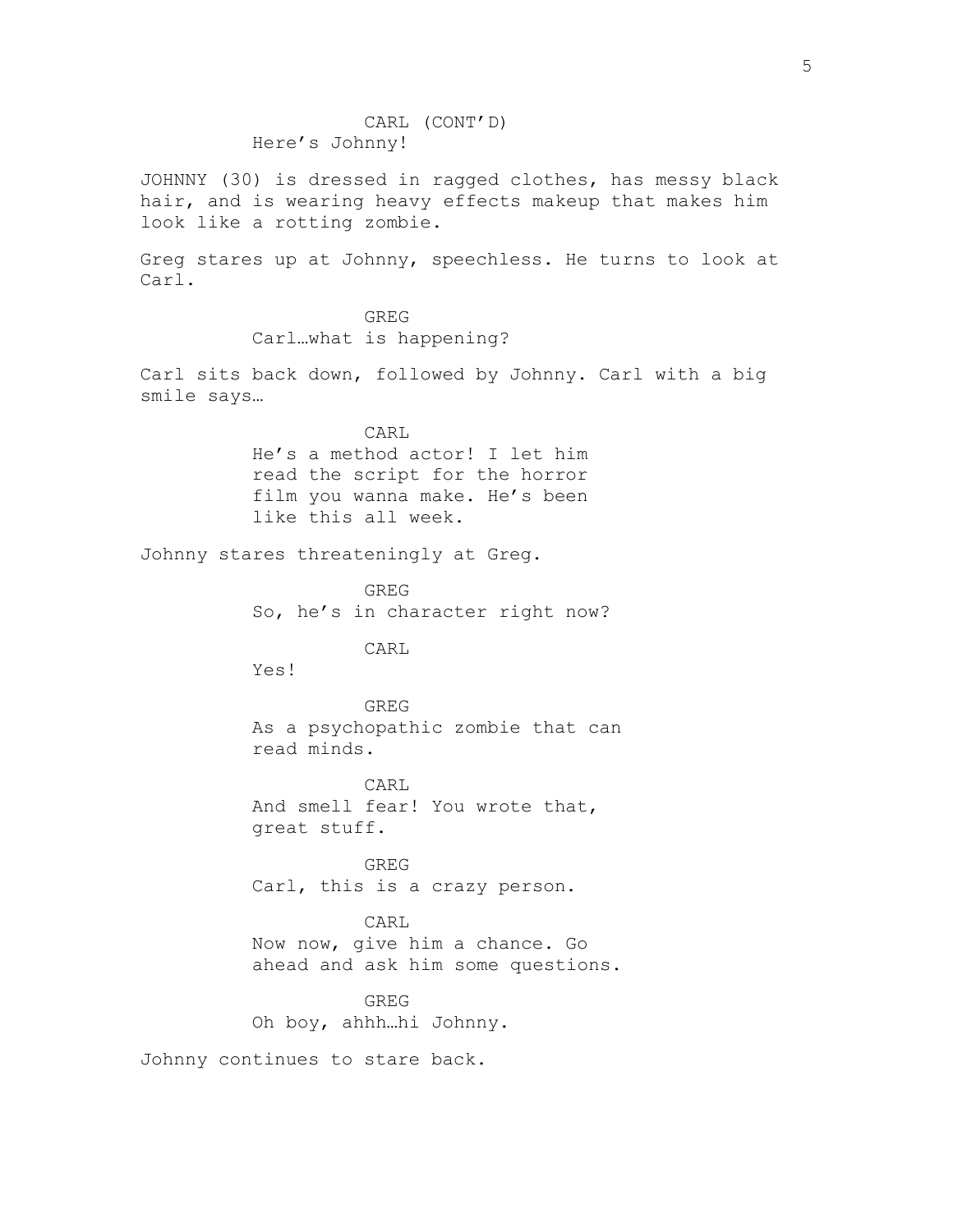GREG (CONT'D) Uh, are you a member of SAG? Johnny remains silent. CARL See? He has no dialogue in the script, so he never speaks. Only grunts and groans occasionally. Now that's dedication! Greg puts his head back into his hands to rub his face. CARL (CONT'D) FYI he's also a DJ, so maybe now that you're gettin' married… GREG I can't. I'm sorry Carl, I can't do this. This is too much. You're too much, I can't even comprehend this. Goodbye Carl. Greg stands and begins to walk toward the door. Bell rings. A ROBBER (30's) wearing a ski mask storms into the diner, pointing his gun. ROBBER Ok everyone, you know the drill! Nobody moves, and nobody gets hurt. Greg quickly sits back down at the table as the Robber speaks. The Robber throws a bag at the WAITRESS (20's) behind the counter. ROBBER (CONT'D) Put the money in the bag, lady. Greg and Carl whisper to each other. GREG (Nervously) Is this really happening Carl? Carl nods his head yes. GREG (CONT'D) I can't believe this!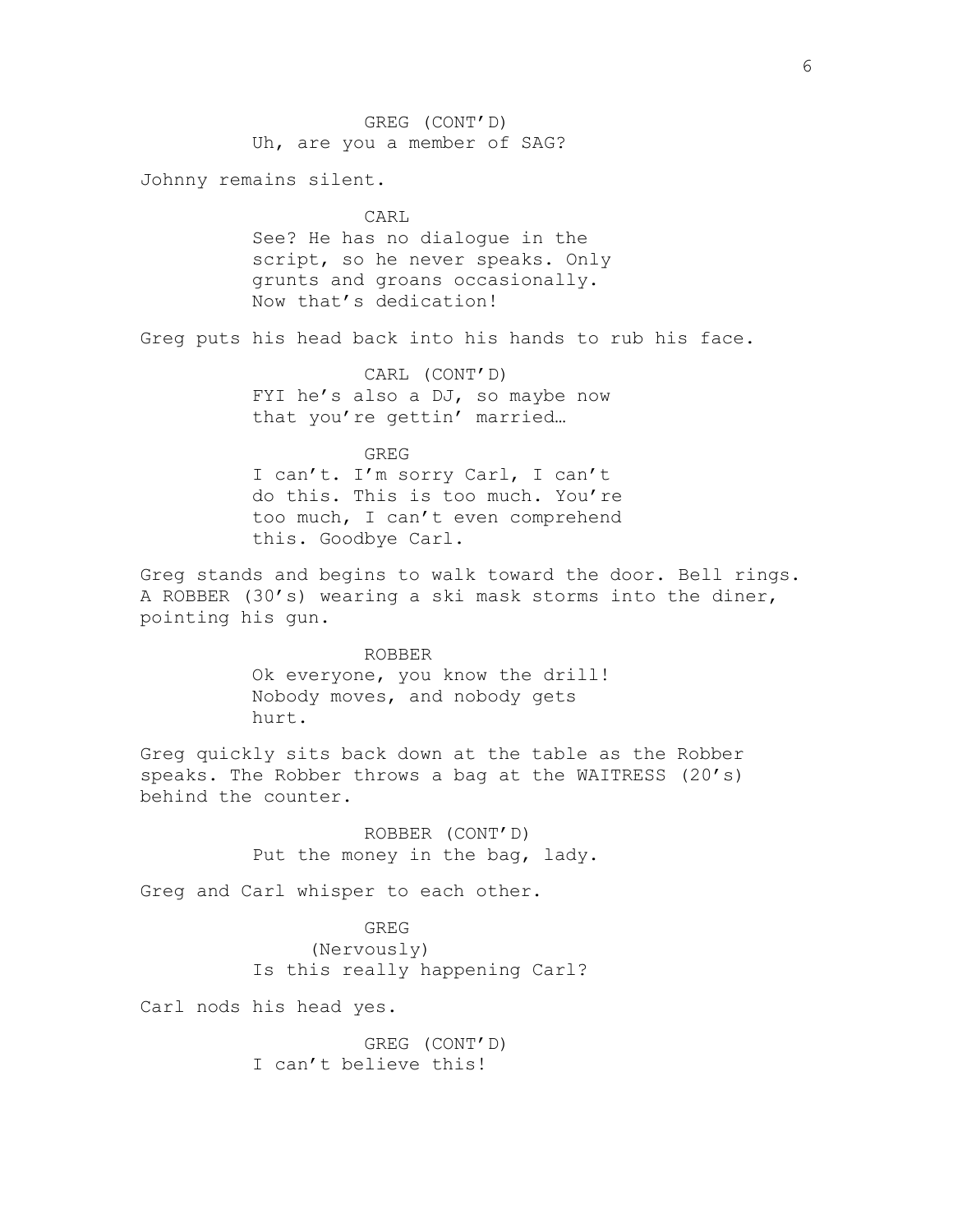CARL Neither can I. The same thing happened last week. GREG At this diner? Carl nods. CARL Pretty sure it's the same guy too. He has a rash in the same spot. They both look over, the Robber scratches his butt. GREG What are we supposed to do? CARL Let us pray. Carl grabs Greg's hands and closes his eyes. GREG What about Johnny? CARL Johnny's a zombie, Greg. Why would he pray? He's got nothing to lose. Johnny stares at Greg. Greg closes his eyes and joins Carl in a prayer. CARL (CONT'D) Dear God, we need help. Please deliver us a guardian angel to protect us in this moment of uncertainty. If you do, then I promise I will change. I promise to visit you more often. I promise to give you more than just the loose change in my pocket. Greg opens one eye to peak at Carl. CARL (CONT'D) And lastly, I promise to pay more attention and to stop wondering whether or not the priest has been

inside of the altar boy.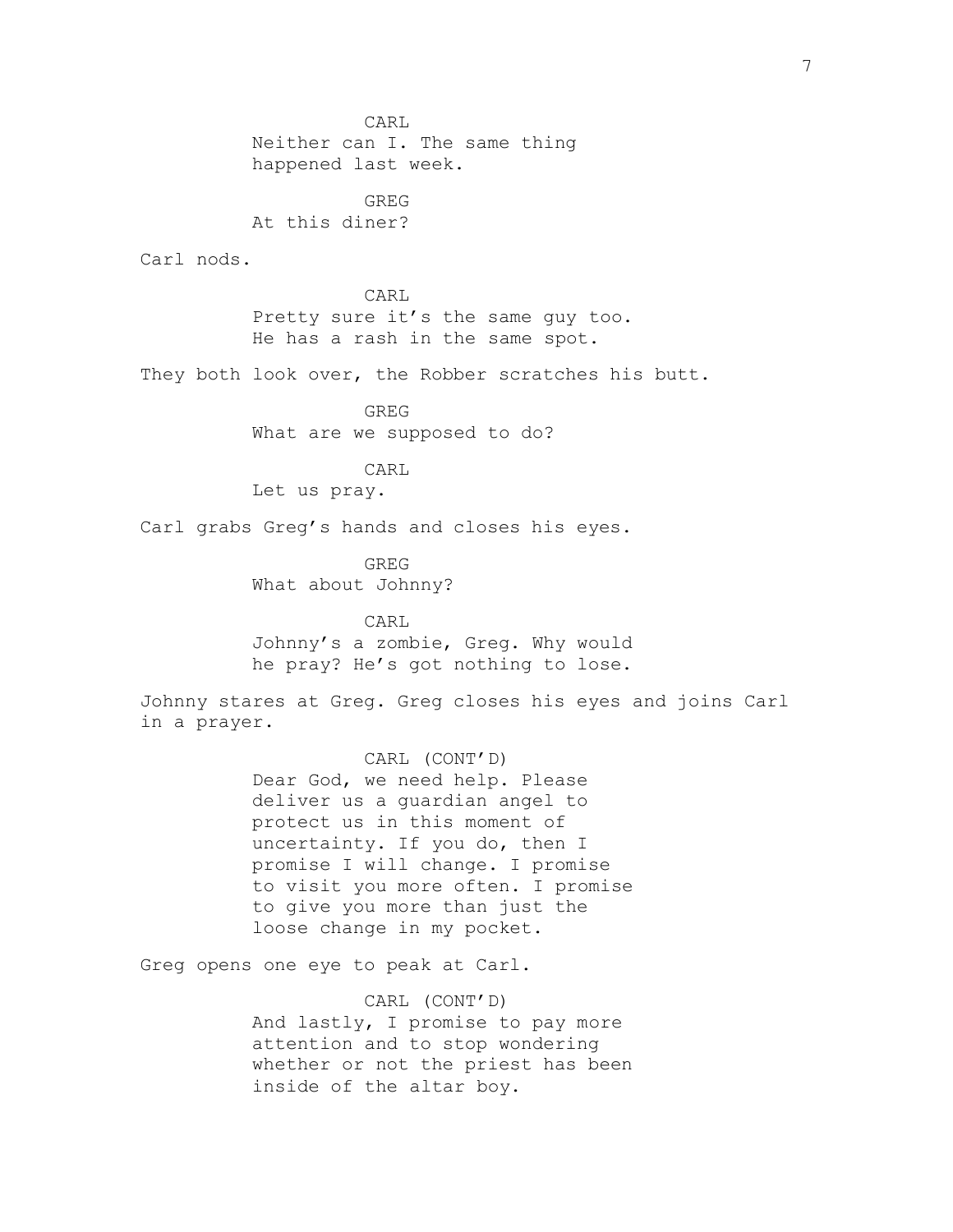Greg realizes that Johnny has left the table. He looks over in the Robber's direction. Greg frantically taps Carl's arm.

## GREG

Carl look!

Carl also looks over. His eyes grow wide.

The Robber looks through the bag.

ROBBER Is that everything?

The waitress nods nervously.

ROBBER (CONT'D) Where's your tip jar?

WAITRESS We put it in back.

The Robber throws the bag back at the Waitress, still holding his gun.

> ROBBER Well go get it!

A loud groan is heard off screen. The Robber turns to see Johnny staring hard at him. The Robber's eyes grow wide in panic.

Johnny grabs the Robber's wrist and squeezes hard while also grabbing his shoulder. He bites down hard on the Robber's bicep. The Robber screams and drops the gun. Johnny groans loudly while biting down. He then takes off the Robber's mask and spits blood into his face, all while the Robber screams frantically. The Robber then gets loose and runs out of the diner without the money.

With blood dripping down his chin, Johnny walks back to his table. The Waitress, frozen in shock, watches him walk away. Johnny sits back down, and everything is silent for a moment.

> GREG I think he's perfect! CARL

I told you Greg, this is commitment!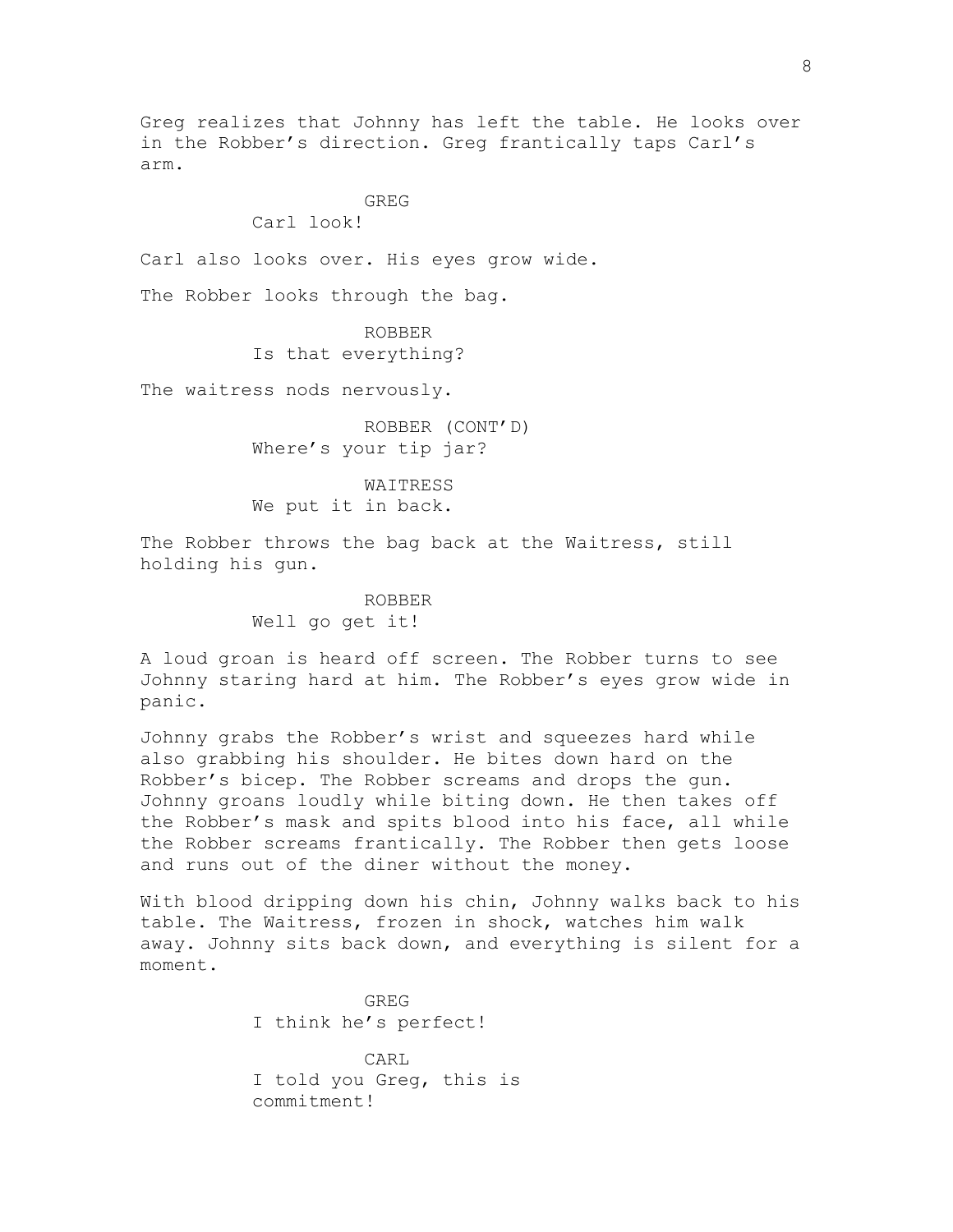GREG He just bit the guy's arms off! CARL He really reads between the lines. GREG Why do you think he went after him like that? CARL Umm…oh my god. The prayer. We prayed for a guardian angel and your script says-CARL & GREG (Together) -that he's the son of Lucifer! They both start laughing. GREG Oh my god, that's right! Thanks for saving us Johnny! Greg puts his hand on Johnny's shoulder, then removes it as Johnny keeps staring. CARL This is your brain child, Greg. GREG This is my brain on drugs. Ok, email me everything you have for him. Greg shakes Carl's hand. GREG (CONT'D) I can't wait to tell Melissa. Speaking of which, I'm late! Waitress, can I please get that coffee to go? Johnny picks up Carl's coffee and throws it at Greg's face, soaking him. A moment passes.